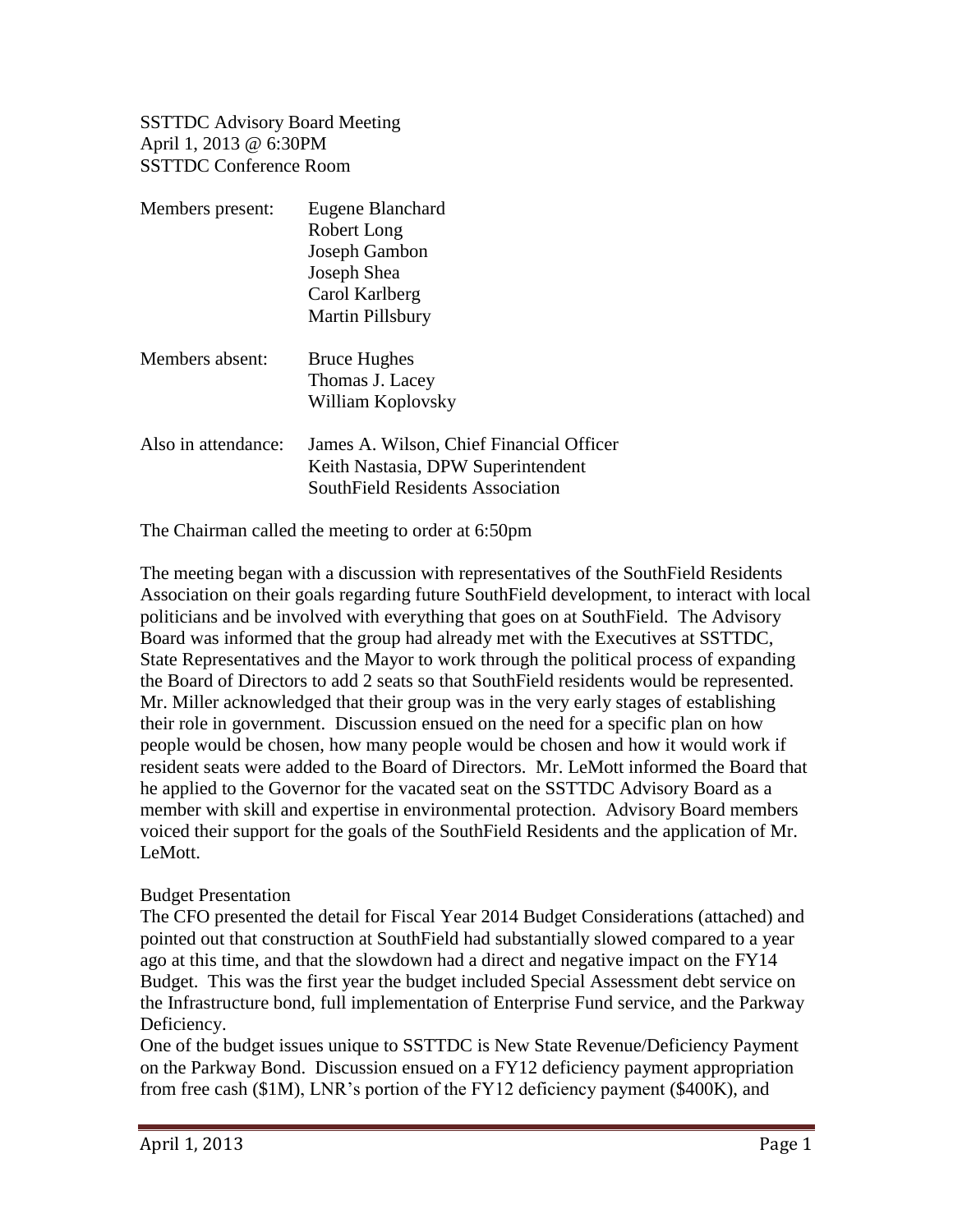DOR's formula for FY13 New State Revenue. Mr. Wilson also noted that an independent firm was required by DOR to verify his calculations on the Parkway clawback and Special Assessments (at SSTTDC's cost). He calculated the FY13 claw-back in the same manner as the FY12 formula, but DOR's analyst changed the formula for FY13 causing a deficiency rather than a surplus of New State Revenue (a swing of \$400K). The DOR Commissioner supported his analyst's conclusion. The CFO filed an appeal with the Secretary of Administration and Finance challenging DOR's claw-back formula. Board members were informed that SSTTDC's DPW Superintendent completed the DEP certification process to oversee the Corporation's stand-alone water and sewer operation. Mr. Nastasia noted the Corporation had a consecutive water system approved by DEP, tested monthly; and that the DEP sewer extension permit was increased in 2012 to 187GallonsPerDay (current average daily flow 86,000GPD); the rate structure remained the same. SSTTDC was actively seeking a permanent water supply from MWRA, Aquaria or Aquarion.

The CFO noted two contracts were executed for professional services, one to deal with the Parkway claw-back issue, and another to find commercial entities for SouthField development. He noted that LNR admitted to the Directors that LNR was in a holding pattern and not aggressively soliciting commercial vendors.

The CFO noted current staff levels would be maintained with 6 full time employees and 7 part time employees which included in-house inspectors, a significant cost savings over Town of Weymouth Inspectors. Contracts were now in place for Towns of Weymouth and Rockland for Police and Fire Services and Weymouth Public Schools for FY13 only. This year SSTTDC assumed the responsibility of tracking the turtles (at a cost of \$64K). A Risk Analysis was then reviewed on the issues that impact the ability to move the project forward, and the need to limit the impact of apartment development on the school education budget.

Board members were informed that two large property owners, LNR and Eventide Home, filed tax abatement applications on all the parcels they own. DOR has brought its staff on site over the past few years (at SSTTDC's cost) to review construction progress and our documentation in an effort to come up with an approach to assess values here. Discussion ensued on projected revenues and the limited new growth due to a lack of construction.

Mr. Shea was informed that DOR still had issues with the uniqueness of the project for setting a tax rate; there were no comps outside this jurisdiction, and that the Division of Local Services worked closely with the CFO to review every deed and every parcel assessment to see how it fit DOR modeling (an arduous process because of the Parkway claw back analysis). He was also informed that the Registry of Motor Vehicles had issues separating Weymouth Excise Tax commitments for vehicles located in the SouthField project. The Weymouth Treasurer/Collector's office reviewed each excise tax bill received and transmitted those with SouthField addresses to SSTTDC at the end of each fiscal year. Discussion ensued on prior unsuccessful attempts to get a separate zip code.

Mr. Blanchard was informed that the Weymouth Fire Department charges reflected services in the form of site plan reviews, and rough, final and occupancy inspections; that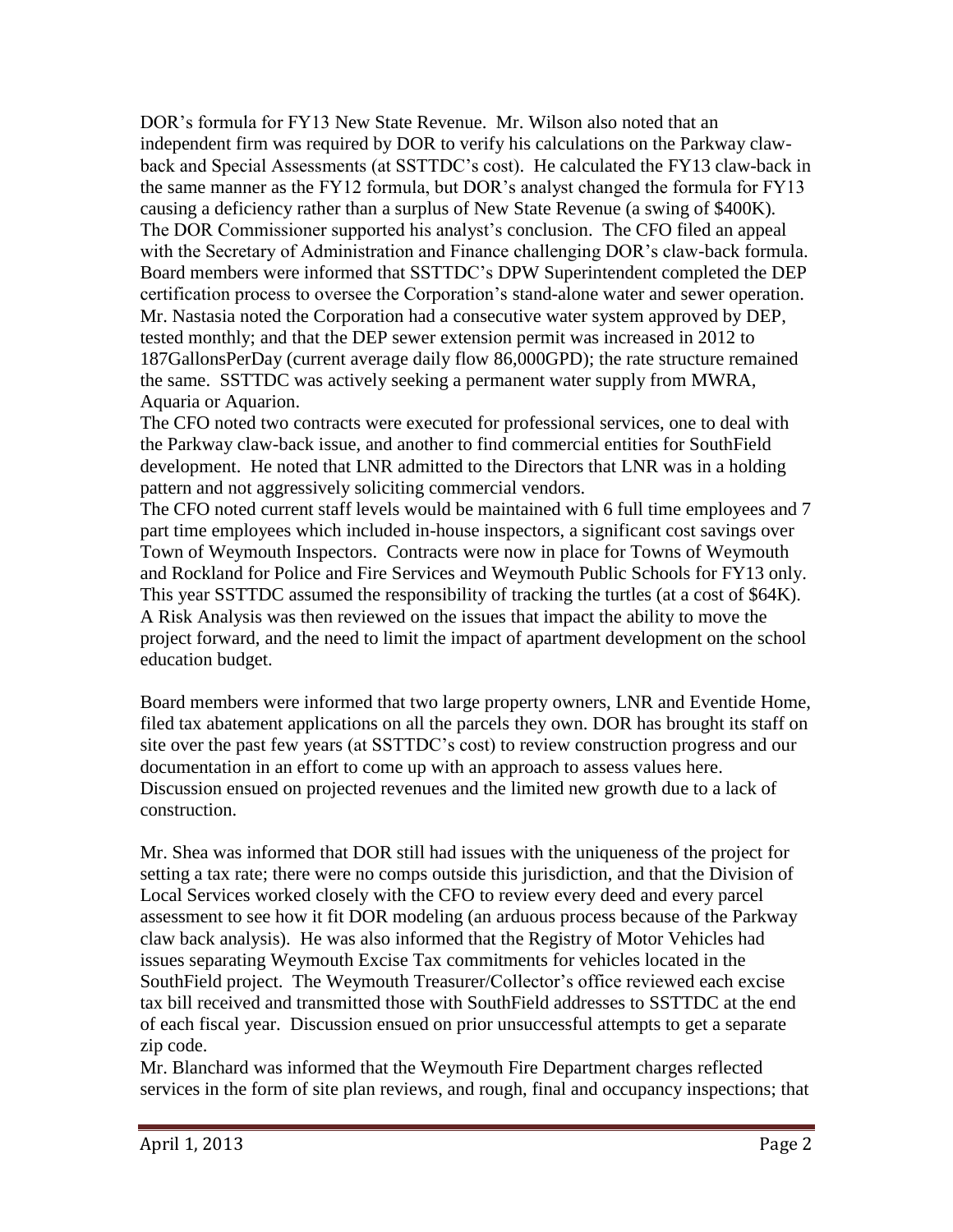legal counsel activity was limited to environmental issues; that SSTTDC was a customer of the combined Water/Sewer Enterprise Account, charged in accord with the Town of Weymouth rate structure; and that SSTTDC had not yet reached the threshold for State reimbursements for Veteran Services or Chapter 70 funds.

Mr. Pillsbury was informed that the Board of Directors also functioned as the Conservation Commission on wetland protection; that the CFO had conducted a cost comparison on health benefits (Mayflower Health Group had the better plan); that the Base was too small to reap a savings on LED street lights at this time, and that Mr. Nastasia, utilizing monitoring meters, found ground water infiltration problems in the old NAVY sewer system and implemented programs to eliminate the infiltration and make the system more efficient.

Mr. Shea stated that commercial development was needed to produce more revenue with less impact on costs, and was also needed to advance to Phase 2 of the Development Plan. He voiced his disappointment to learn that LNR had not been aggressive this past year when commercial development was part of the agreement with the three towns. Discussion ensued on sending a letter to LNR and to their successor expressing their displeasure with the lack of progress on commercial development.

## **VOTED: Motion of Martin Pillsbury, seconded by Gene Blanchard, to send a letter to LNR regarding their lack of effort to bring commercial development to SouthField**

## **Unanimous vote**

Public Comment

Mary Parsons, Rockland, was informed that service contracts with Rockland Police and Fire had been fully executed.

Steve LeMott, Weymouth, was informed that the Risk Analysis only included homes that received Certificates of Occupancy.

Ann Hilbert, Weymouth, was informed that LNR's unpaid debt was a municipal lien against the property which would be paid in full at the closing as part of the transfer process.

Joe Shea, Abington, was informed that LNR's successor would be responsible for all DDA requirements.

David Doyle, Weymouth, was informed that SSTTDC was not involved in the LNR sales transaction; that LNR Property Inc. was sold to Starwood Capital Group and that LNR South Shore LLC (the SouthField project) was part of the acquisition. No government authority was required.

Eric Miller, Weymouth, was informed that SSTTDC only paid for SouthField students attending Weymouth public schools; and that turtle monitoring would be a regular ongoing expense.

**VOTED: Motion of Eugene Blanchard, seconded by Martin Pillsbury, to recommend that the South Shore Tri-Town Development Corporation raise and appropriate the sum of \$4,673,623 to provide for all the expenses for the maintenance and operation of the several departments and activities for the fiscal year 2014 and that the several sums herein set forth are hereby approved for the several purposes and are subject to the conditions specified, and the sources of**